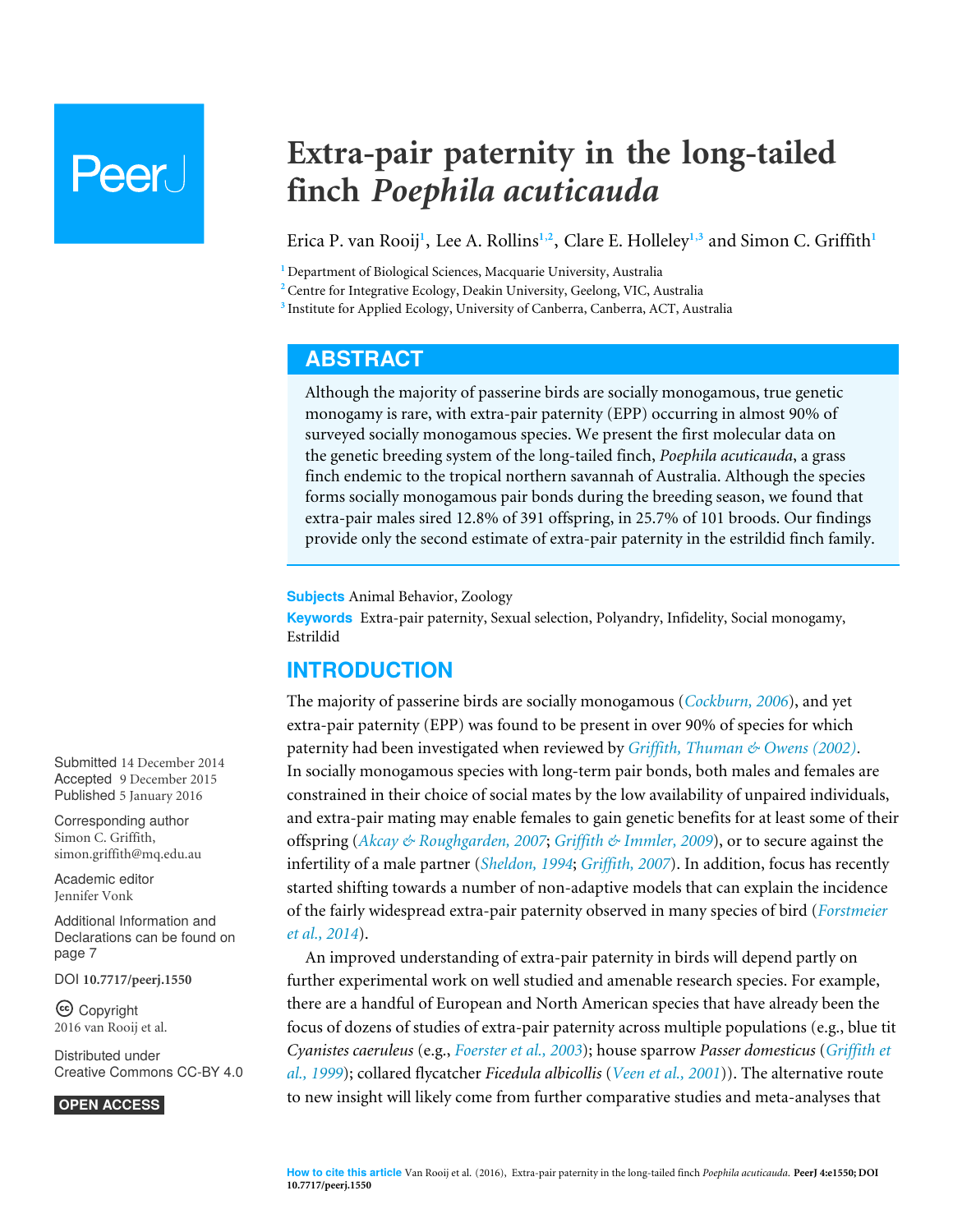make use of the expanding dataset on variation in extra-pair paternity across species (e.g., *[Cleasby & Nakagawa, 2012](#page-8-7)*; *[Griffith, Thuman & Owens, 2002](#page-8-1)*). Even in the passerines, the most extensively studied avian family, many sub-families have yet to be studied at all or have been investigated through just one or two species. To date, our understanding of extra-pair paternity in the passerine sub-family Estrildidae is based only on the study of the Australian zebra finch *Taeniopygia guttata* which has been the focus of two separate estimates of extra-pair paternity in the wild (*[Birkhead et al., 1990](#page-7-1)*; *[Griffith et al., 2010](#page-8-8)*), and numerous studies in captivity (*[Forstmeier et al., 2011](#page-8-9)*; *[Baran & Adkins-regan, 2014](#page-7-2)*).

The long-tailed finch *Poephila acuticauda* is a close relative of the zebra finch and has a similar social mating system to that species, with evidence of long-term partnerships between males and females that last across multiple reproductive attempts within and across breeding seasons (zebra finch see *[Zann, 1996](#page-9-2)*; long-tailed finch see *[Van Rooij &](#page-9-3) [Griffith, 2011](#page-9-3)*; *[Van Rooij & Griffith, 2013](#page-9-4)*). Here we report on a study characterizing the occurrence of extra-pair paternity in a single population of the long-tailed finch near the town of Wyndham in Western Australia. Our work is completely exploratory and we had no particular expectation of the likely level of genetic polyandry in this species, and nor were we testing any hypothesis regarding the distribution across individuals. Our study characterises the incidence of genetic polyandry by genotyping parents and offspring using microsatellite genotyping—a method that has remained the best practice for over fifteen years (*[Griffith, Thuman & Owens, 2002](#page-8-1)*).

## **METHODS**

### **Study area, species and general methods**

The long-tailed finch is a common Australian grass finch of the family Estrildidae, and endemic to Northern Australia. Pairs are highly sedentary and remain in the same area during the breeding season and across years, with two or three nesting attempts per breeding season (*[Van Rooij & Griffith, 2011](#page-9-3)*). Both members of the pair participate in nest construction, incubation, brooding and feeding of the altricial young (*[Van Rooij &](#page-9-3) [Griffith, 2011](#page-9-3)*; *[Van Rooij & Griffith, 2013](#page-9-4)*). This work focused on the western sub-species *Poephila acuticauda acuticauda* in an area to the west of the putative contact zone with the other sub-species *P. a. hecki* (*[Jennings & Edwards, 2005](#page-8-10)*; *[Rollins et al., 2012](#page-9-5)*). Fieldwork was conducted during three breeding seasons (March–September) in three years (2008–10) near Wyndham, Western Australia (S15°33′38<sup>″</sup>, E128°08′59<sup>″</sup>). The nominate sub-species occurs in this area, which is. The study area consisted of 108 ha of savannah woodland with Eucalypt trees providing natural cavities for nesting as well as artificial nest boxes supplied to facilitate this study and work on the Gouldian finch *Erythrura gouldiae* at the same site (*[Brazill-Boast et al., 2011](#page-8-11)*).

We sampled 101 complete families (all offspring and both putative parents) over three breeding seasons (24 in 2008, 62 in 2009, 15 in 2010). All nest boxes were checked for new nesting attempts every six days. Active nests were checked daily from two days before the expected hatching date (12 days from the onset of incubation; *[Higgins, Peter & Cowling,](#page-8-12) [2006](#page-8-12)*). At the age of twelve days all nestlings were banded, measured and a small blood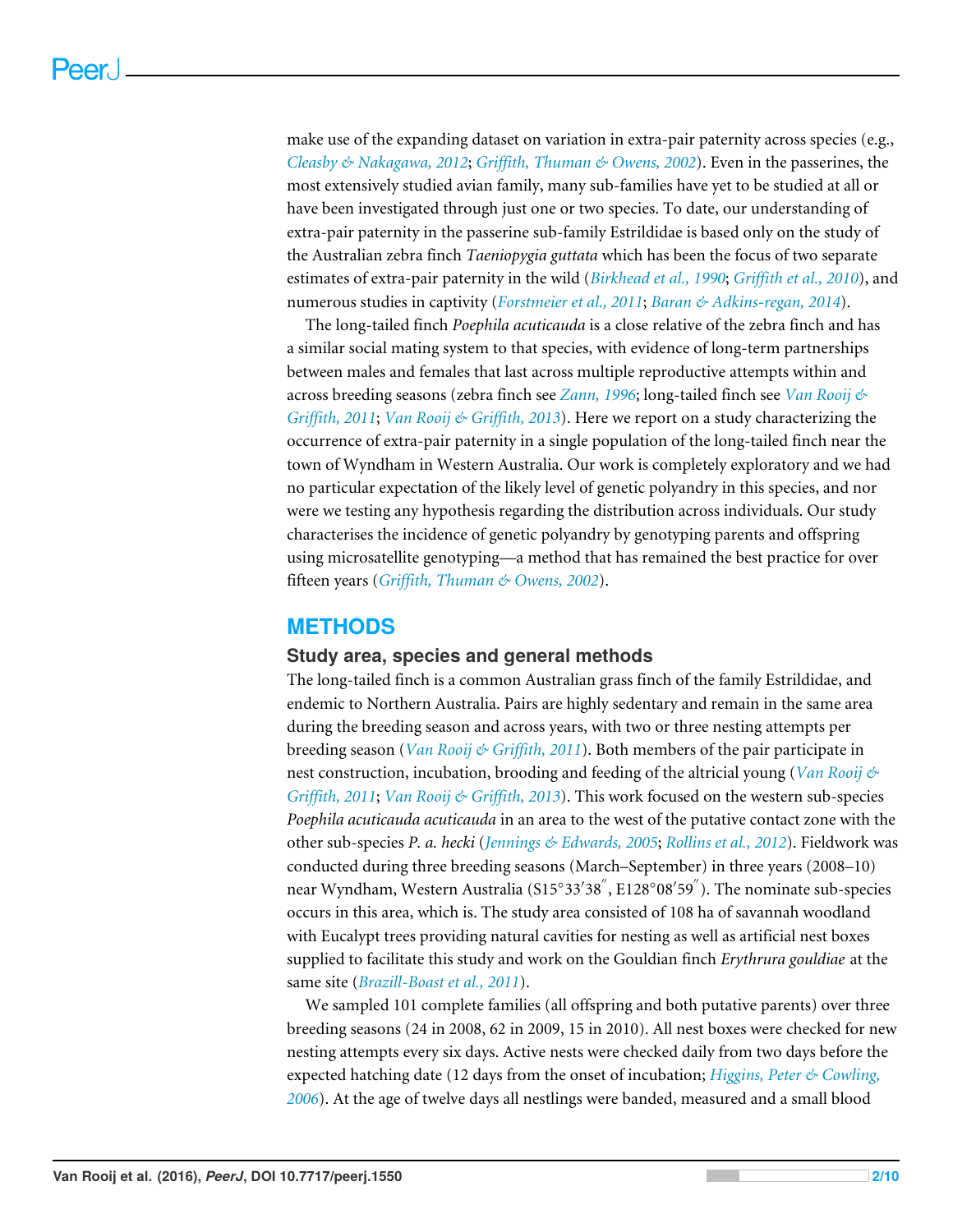<span id="page-2-3"></span>**Table 1 Characteristics of the molecluar markers used in the study.** Allele size ranges, number of alleles, the level of heterozygosity, the probability of genotype sharing, probability of false inclusion, deviation from Hardy–Weinberg equilibrium and null allele frequencies, all based on the allele frequencies detected in 112 individuals (53 females, 59 males), which bred in the study area in 2008–2010.

| Locus            | Allele size range | Number of al-<br>leles found | Hetero-zygosity <sup>a</sup> | Probability of<br>genotype sharing <sup>b</sup> | Probability of<br>false inclusion <sup>c</sup> | Dev. from<br>HW | Null allele<br>frequency<br>estimate |
|------------------|-------------------|------------------------------|------------------------------|-------------------------------------------------|------------------------------------------------|-----------------|--------------------------------------|
| Tgu1             | $170 - 192$       | 10                           | 0.90                         | $1.9 \times 10^{-2}$                            | 0.19                                           | Yes             | 0.0097                               |
| Tgu <sub>3</sub> | $144 - 190$       | 18                           | 0.95                         | $5.2 \times 10^{-3}$                            | 0.10                                           | N <sub>o</sub>  | 0.0679                               |
| Tgu4             | $99 - 147$        | 19                           | 0.96                         | $3.3 \times 10^{-3}$                            | 0.08                                           | No              | 0.2212                               |
| Tgu <sub>8</sub> | 193-239           | 19                           | 0.95                         | $4.5 \times 10^{-3}$                            | 0.10                                           | Yes             | 0.0417                               |
| Tgu12            | $101 - 139$       | 16                           | 0.94                         | $7.7 \times 10^{-3}$                            | 0.12                                           | No              | $-0.0069$                            |

<span id="page-2-0"></span>**Notes.**

<span id="page-2-1"></span><sup>a</sup>Heterozygosity was calculated as (1−*q*), where *q* is the mean allele frequency derived from Cervus (following *[Kalinowski, Taper & Marshall, 2007](#page-9-6)*).

bFor a single locus the probability that two unrelated individuals will share the same genotype is given by  $q^2(2-q)$  (*[Kalinowski, Taper & Marshall, 2007](#page-9-6)*), where q is the mean allele frequency (following *[Kalinowski, Taper & Marshall, 2007](#page-9-6)*).

<span id="page-2-2"></span><sup>c</sup>For a single locus the probability of false paternal inclusion is given as 2*q*−*q* 2 (*[Kalinowski, Taper & Marshall, 2007](#page-9-6)*).

HW, Hardy–Weinberg Equilibrium; Null allele frequency estimate, calculated in CERVUS.

sample was taken (and stored in ethanol). Adults were captured and banded using mistnets at watering points (in creek beds) or with hand-nets when they entered nests. For each adult at the time of first capture we took a small blood sample  $(<20 \mu$ l) from the brachial vein and stored in ethanol for later molecular work. All adults were banded with a numbered aluminium band (supplied by the Australian Bird and Bat Banding Scheme, ABBBS) and a unique combination of three colour bands. Putative parents were either captured while feeding nestlings or confirmed by direct observation of colour-banded parents visiting the nest to feed the offspring (details in *[Van Rooij & Griffith, 2013](#page-9-4)*). Adults were sexed using molecular sex markers as part of an earlier study (*[Van Rooij & Griffith,](#page-9-7) [2010](#page-9-7)*). This work was approved under the authority of a Macquarie University Animal Ethics Committee Authorisation #2007/038, and the Western Australia, Department of Environment and Conservation (no. BB 002563).

#### **Molecular analyses of paternity**

DNA was extracted from blood samples using the Puregene DNA Purification Kit (Qiagen). We used five fluorescently labeled microsatellite loci (*Tgu*1, *Tgu* 3, *Tgu*4, *Tgu*8 and *Tgu*12) that had previously been isolated and characterised in the closely related zebra finch (*[Forstmeier et al., 2007](#page-8-13)*). The details of the characterization of the loci in this species are given in [Table 1.](#page-2-3) All samples were run in two multiplex PCR reactions using a Qiagen Multiplex Kit at one-fifth the recommended volume, using multiplex PCRs. Samples were genotyped on a 48-Capillary 3730 DNA Analyser (Applied Biosystems, Foster City, CA, USA) using GS-500 (Liz) in each capillary as a size standard. Allele sizes were estimated on GeneMapper version 3.7 (Applied Biosystems 2004). Combined non-exclusion probabilities were calculated by CERVUS 3.0 (*[Kalinowski, Taper & Marshall,](#page-9-6) [2007](#page-9-6)*).

We assessed the occurrence of EPP by comparing offspring with both putative parents across the microsatellite loci. Most offspring and putative parents ( $n = 505$ ) were successfully scored at all five microsatellite loci, but  $19$  ( $< 5\%$ ) of the 393 offspring were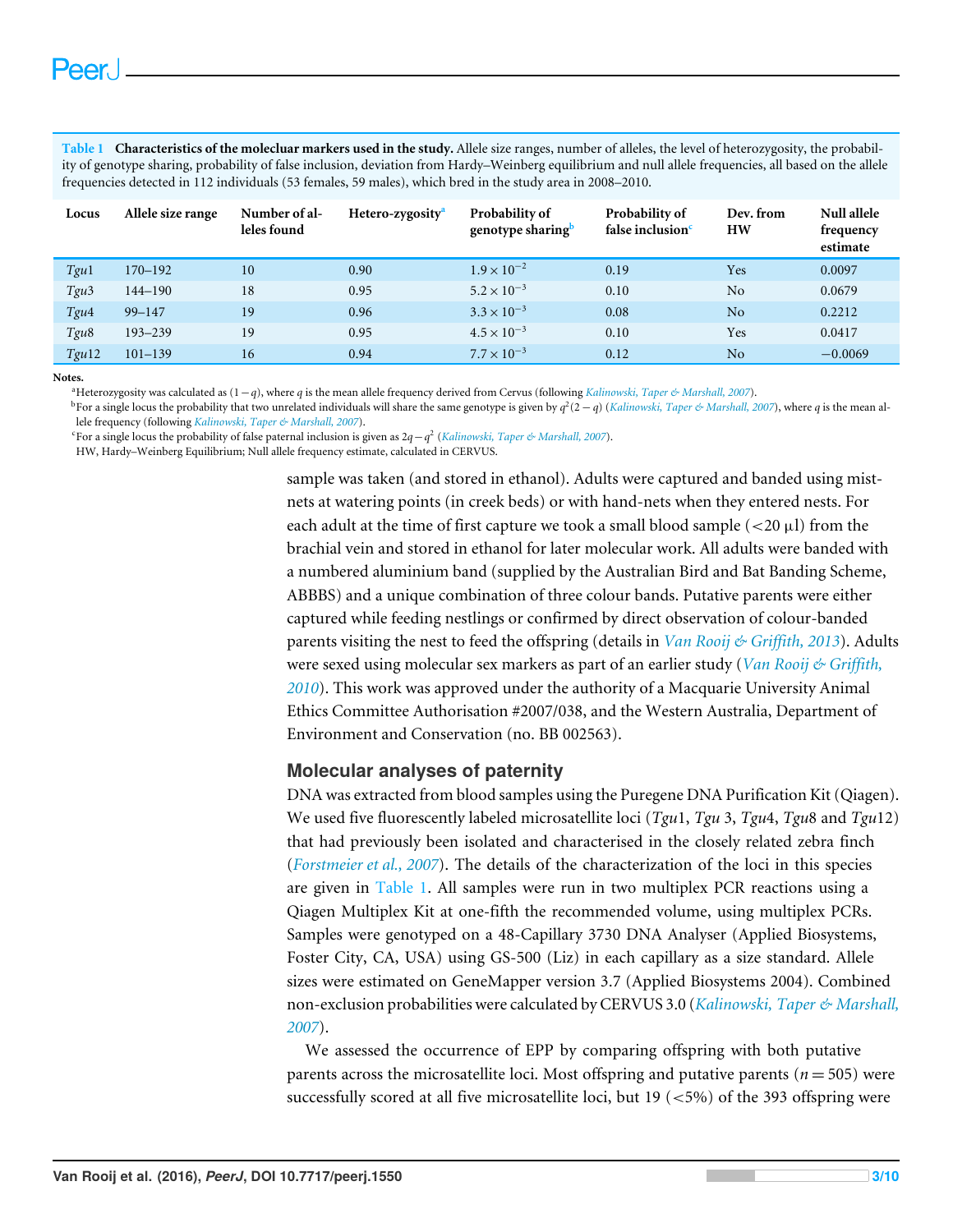scored at only four loci, because one locus failed to amplify. In the 112 adults genotyped, the loci were all highly variable ranging from 10 to 19 alleles per locus [\(Table 1;](#page-2-3) combined non-exclusion probabilities for this set of markers in this population were 0.012 for the first parent and 0.001 for the second parent). We used CERVUS 3.0 to assign maternity and paternity, then confirmed the output by manually comparing allele matching across loci in families. The mother was confirmed first and then maternal alleles were excluded when searching for the father. This approach combined the likelihood estimates (from CERVUS) with the more conservative traditional method of matching the inheritance of alleles at the co-dominant microsatellite loci. When social parents matched the offspring at four or more loci, in all cases, both methods concurred and we are confident of our assignment to social parents (or exclusion of social parents). In cases in which a social male was excluded, we searched the genotypes of all sampled males in the population to identify extra-pair sires. We again used CERVUS to perform a search of all males and a likelihood of assignment, and again these were compared manually for matching. In most cases the male identified as most likely by CERVUS was not considered to be the actual father on the basis of multiple mismatching loci. Paternity of extra-pair offspring was only assigned to an extra-pair male when at least four loci matched at the non-maternal allele.

## **RESULTS**

In total, 393 offspring from 101 broods were genotyped with both their putative parents. 391 of the offspring matched with at least one of the maternal alleles at all of the loci scored. Eighty eight offspring had a mismatch with the social mother at a single maternal locus and five offspring mismatched with their social mother at two loci, but in these cases the mismatches were consistent with the presence of a null allele. i.e., the parent and/or offspring were scored as homozygotes, and most of these mismatches occurred at *Tgu*4 which was characterized as having a particularly high rate of null alleles. A single offspring in each of two broods mismatched with both the social mother and social father at two or more loci and these offspring were attributed to either intraspecific brood parasitism or eggs that were already in nests that were taken over by the social pair (i.e., 2 of 393, 0.5%). Mismatches between offspring and the social male occurred at a higher level (111 mismatched at one locus, 20 mismatched at two loci and 48 mismatched at three or more loci). Again, all of those with a single mismatch, and most all of those with two mismatches, could be attributed to the presence of null alleles. However, 50 of the 391 offspring (12.8 %) that belonged to the social mother at a nest were determined to have been sired by a male other than the social male at the nest, on the basis that mismatches could not be explained by the presence of null alleles. These offspring matched the social mother and we conclude that they must therefore have been the result of extra-pair paternity, and they were distributed in 26 of 101 broods (25.7%). The rates were broadly similar across the three different years (see [Table 2\)](#page-4-0). Of the 26 nests that contained extra-pair offspring, nine (35%) contained a single chick sired by the extra-pair male, but in 13 nests, more than half the offspring were sired by the extra-pair male with one nest containing four nestlings, none of whom were sired by the social male.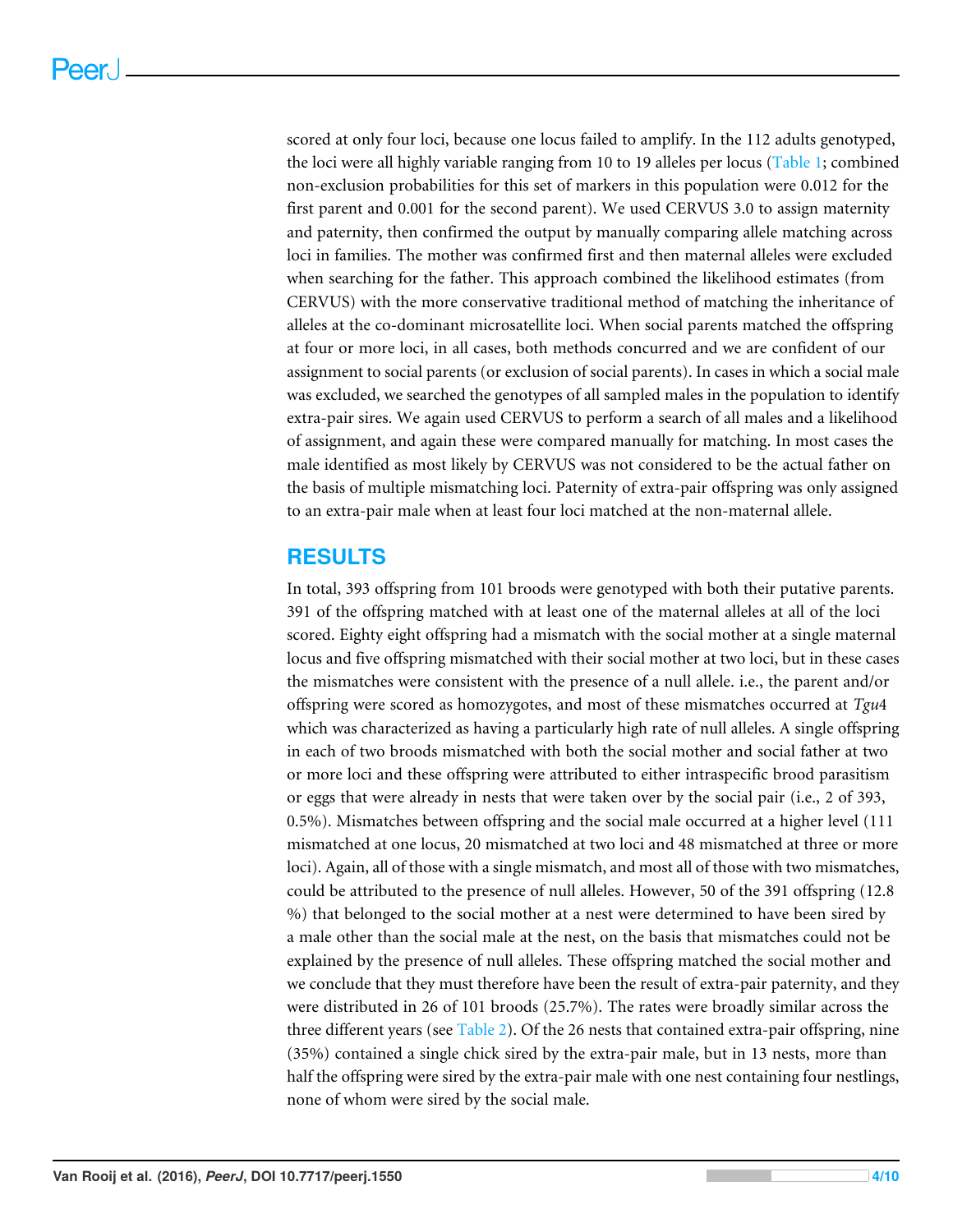| tion near wynemani, wir in 2000, 2009 and 2010. The two cases of ibi-nave been excluded from the total sample below. |               |                           |                               |                     |                        |                        |  |
|----------------------------------------------------------------------------------------------------------------------|---------------|---------------------------|-------------------------------|---------------------|------------------------|------------------------|--|
| Year                                                                                                                 | No. of broods | No. of broods<br>with EPP | % broods with<br>EP nestlings | No. of<br>nestlings | No. of EP<br>nestlings | $%$ of EP<br>nestlings |  |
| 2008                                                                                                                 | 24            | 6                         | 25.0%                         | 91                  | 10                     | 11.0%                  |  |
| 2009                                                                                                                 | 62            | 16                        | 25.8%                         | 244                 | 31                     | 12.7%                  |  |
| 2010                                                                                                                 | 15            | 4                         | 26.7%                         | 56                  |                        | 16.1%                  |  |
| Total                                                                                                                | 101           | 26                        | 25.7%                         | 391                 | 50                     | 12.8%                  |  |

<span id="page-4-0"></span>**Table 2 The extra-pair paternity across years in the study population.** The incidence of extra-pair paternity (EPP) in a long-tailed finch population near Wyndham, WA in 2008, 2009 and 2010. The two cases of IBP have been excluded from the total sample below.

> Our sample of 101 broods was produced by 59 different females, with 31 females contributing a single brood to the sample, 18 sampled across two broods, seven with three, two with four and one female sampled across five broods. The incidence of extra-pair paternity did not seem to be driven by a few individual females or males, and indeed unique pairs were sampled multiple times and may have had extra-pair paternity in one of their broods but not others (full data provided in [Table S1\)](http://dx.doi.org/10.7717/peerj.1550/supp-1). For individuals that were measured multiple times there did not seem to be any pattern in the incidence of extra-pair paternity over time i.e., it does not appear more likely to occur in earlier or later broods either within a year, or across years [\(Tables S2](http://dx.doi.org/10.7717/peerj.1550/supp-2) and [S3\)](http://dx.doi.org/10.7717/peerj.1550/supp-3). For example, 23 females bred multiple times within a season, and of these 10 had extra-pair offspring in neither brood; seven had extra-pair offspring in the first but not the second; five had extra-pair offspring in the second but not the first and one had extra-pair offspring in both broods [\(Table S2A\)](http://dx.doi.org/10.7717/peerj.1550/supp-2). It is the same kind of pattern for males breeding multiply within a season [\(Table S2B\)](http://dx.doi.org/10.7717/peerj.1550/supp-2), and males and females breeding across two consecutive seasons [\(Tables S3A](http://dx.doi.org/10.7717/peerj.1550/supp-3) and [S3B\)](http://dx.doi.org/10.7717/peerj.1550/supp-3). Furthermore, males and females that were sampled across multiple broods were more likely to have detectable polyandry (e.g., 7 out of 31 females with one brood were polyandrous, whereas 16 out of 28 females sampled in 2 or more broods were polyandrous in at least one of their broods). However, this is as expected if there was a random distribution of polyandry across all broods—the more broods you have, the more likely you are to have polyandry in at least one of them.

> An extra-pair sire was identified for just 12 of the 50 extra-pair offspring from seven of the 26 broods sired by multiple males. In five of these broods, all extra-pair offspring shared the same father, but in the other two broods, the identified extra-pair sire did not father all of the extra-pair offspring. In Table  $3$  we have summarized the gains and losses made by the seven males that sired extra-pair offspring in relation to additional offspring sired but also the incidence of extra-pair paternity in their own social nests. Three of the seven extra-pair sires were cuckolded themselves and overall two had fewer genetic progeny as a result of extra-pair paternity. The other five males increased their genetic output by 20–67 % through the siring of additional offspring outside the pairbond.

## **DISCUSSION**

Like so many other species of bird, and particular like many other passerines, we found that social monogamy does not always equate with genetic monogamy in the long-tailed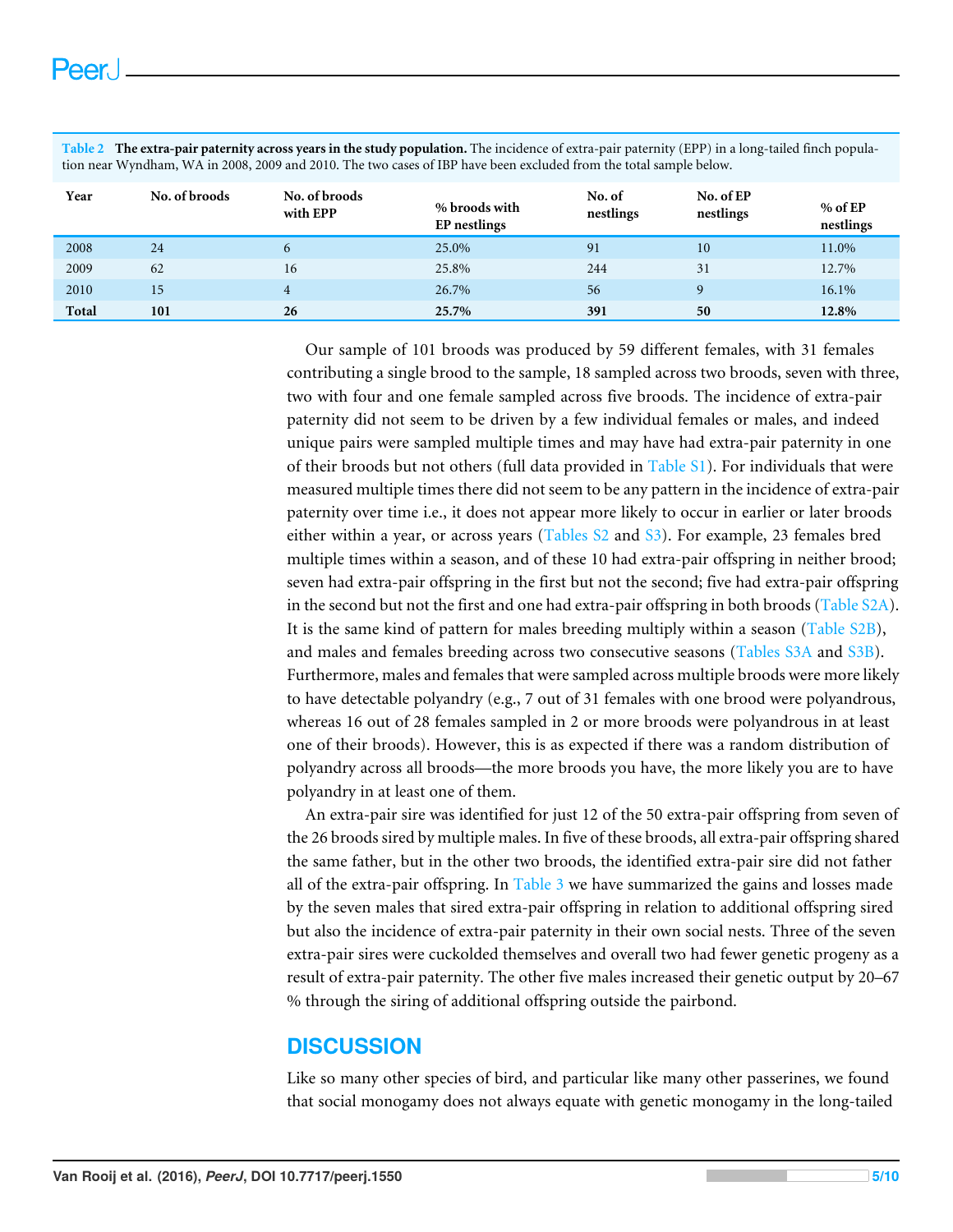| sires, both in offspring sired and offspring lost to paternity with their own social partner. The numbers reflect all of the reproductive effort that was<br>detected and measured in the year in question. |                 |                   |                                          |                              |                          |                         |  |
|-------------------------------------------------------------------------------------------------------------------------------------------------------------------------------------------------------------|-----------------|-------------------|------------------------------------------|------------------------------|--------------------------|-------------------------|--|
| <b>Male ID</b>                                                                                                                                                                                              | Year gained EPP | <b>EPO</b> gained | <b>Total offspring</b><br>in social nest | No. offspring<br>lost to EPP | Sum genetic<br>offspring | Prop. diff.<br>with EPP |  |
| 61384                                                                                                                                                                                                       | 2008            |                   |                                          |                              |                          | 1.50                    |  |
| 44885                                                                                                                                                                                                       | 2009            |                   |                                          |                              |                          | 1.67                    |  |

 $61109$  2009 1 5 0 6 1.20 61315 2009 1 7 2 6 0.85 61316 2009 2 15 3 14 0.93 61332 2009 2 5 0 7 1.40  $61566$  2009 2 5 0 7 1.40

<span id="page-5-0"></span>**Table 3 The paternity gains and losses made by extra-pair sires.** The gains and losses made by the seven males that were identified as extra-pair

finch. In the population that we studied here, we detected a level of extra-pair paternity (13% of offspring in 26% of broods) that is very close to the average of 11% offspring in 19 % of broods reported across all socially monogamous birds that were reviewed by *[Griffith,](#page-8-1) [Thuman & Owens \(2002\)](#page-8-1)*. This finding contrasts with the only other estrildid finch that has been examined to date, the zebra finch, in which only about 2% offspring were found to be sired by extra-pair sires in two different wild populations (*[Birkhead et al., 1990](#page-7-1)*; *[Griffith et](#page-8-8) [al., 2010](#page-8-8)*). We are confident that our overall sample size (101 broods from over 50 females), and molecular analysis provides a reasonable estimate of the level of extra-pair paternity in this species and population. However, because we did not systematically measure all of the morphological traits in adults in each of the years of study, and because our sample sizes in each year were relatively small, we were unable to explore the underlying determinants of variation in the level of extra-pair paternity across either females or males. We certainly encourage future studies of this, and other species, to accurately measure individual variation in morphological traits that may provide insight into possible selection through genetic polyandry on signals of age, attractiveness or quality.

Although we have not investigated the determinants of individual success at defending or gaining paternity, we can make some deductions about possible selection on extra-pair paternity from its incidence across individuals. For example, there is no clear pattern with respect to the incidence across a season or across years and this suggests that extra-pair paternity is not related to breeding experience or age. Individuals that had extra-pair offspring in one brood were not subsequently more likely than others to have extra-pair offspring in a subsequent brood. This suggests that there are not individual characteristics that dispose an individual to being repeatably genetically polyandrous over time.

We were unfortunately able to identify the fathers of only very few of the extra-pair offspring that we detected. This presumably reflects the fact that even though we sampled most of the birds breeding in the habitat patch in which we were working, adults appeared to range quite far out of the nesting habitat to forage, and presumably encountered many unsampled males in the broader area. The analyses and conclusions that we can draw from the few extra-pair sires that we did identify are limited. We found that all of them also had a partner with whom they bred in the same year in which they gained paternity. Although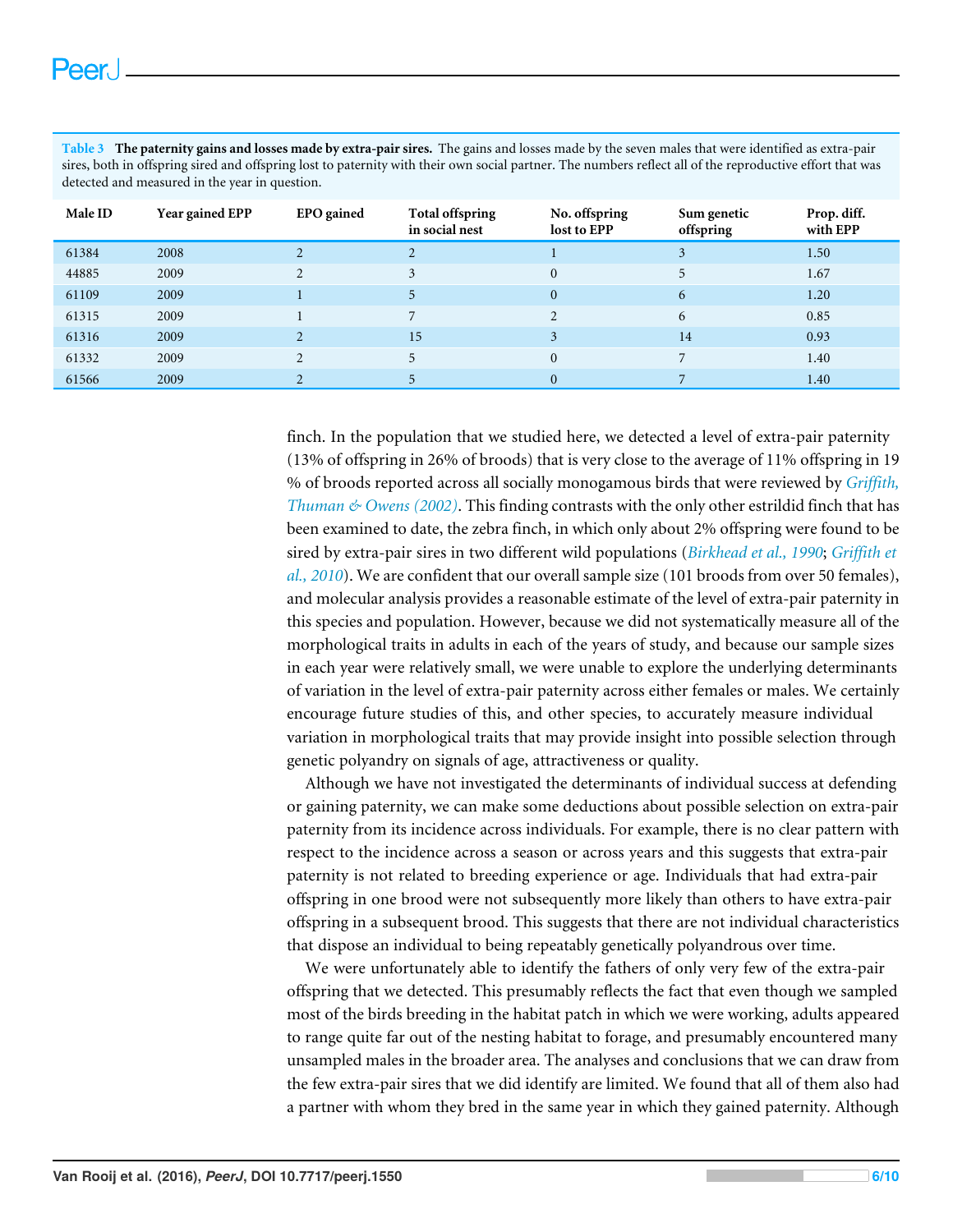it is possible that many of the other unidentified extra-pair sires were not breeding, which may have been why they were not captured and blood sampled. Nevertheless, for the seven males that we did identify, three of them lost paternity in the same year that they gained extra-pair paternity, and two actually lost more offspring in their own nest than they gained through their infidelity. These observations are consistent with the idea that extra-pair paternity in this population is not strongly related to male quality. In some other passerine species in which there are indications that extra-pair paternity is related to male quality, it tends to be the case that the males that gain extra-pair offspring also tend to not lose paternity in their own nests (*[Whittingham & Dunn, 1999](#page-9-8)*).

A recent study has identified small but significant differences in the sperm morphology of the two sub-species of the long-tailed finch, even though these are believed to have diverged only about 0.3 mya (*[Rowe et al., 2015](#page-9-9)*). Given these differences, it is possible that genetic polyandry and sperm competition are involved in post-copulatory species isolation mechanisms, and that the function of extra-pair paternity is most important in the contact zone where the sub-species interact (*[Griffith, 2010](#page-8-14)*). A laboratory study of another estrildid finch did find some evidence for post-copulatory fertilisation biases across two genetically incompatible morphs (*[Pryke, Rollins & Griffith, 2010](#page-9-10)*). If such a process was present in the long-tailed finch, then it may mean that there was no adaptive function to genetic polyandry outside of the contact zone (in the area where we did this work), but may occur because of the potential value of such behaviour in the contact zone (which is relatively close). The fact that we have now observed some genetic polyandry in this species suggests that this idea may be worthy of further attention.

In summary, our results provide the first estimate of the level of extra-pair paternity in this socially monogamous species, and just the second in the family of estrildid finches. The level of extra-pair paternity in this species is around the average level seen across all socially monogamous birds. The incidence of extra-pair paternity across individuals in the population does not appear to be consistently biased towards any individuals and appears to be neither more or less likely to occur in successive broods belonging to either individual males or females.

## **ACKNOWLEDGEMENTS**

We would like to thank James Brazill-Boast, Belinda Cooke, Violaine Doreau, Chris Dufresnes, Rowena Hamer, Isabelle Henry, Dhanya Pearce, Sarah Pryke, Lena Rudolph, Marjolein Schoe, and Hanneke Wiggers, for help with the fieldwork component of this research.

## <span id="page-6-0"></span>**ADDITIONAL INFORMATION AND DECLARATIONS**

## **Funding**

The following grant information has been disclosed by the authors: Australian Research Council Grant: #DP0881019, and Macquarie University Postgraduate Research Fellowship. The funders had no role in study design, data collection and analysis, decision to publish, or preparation of the manuscript.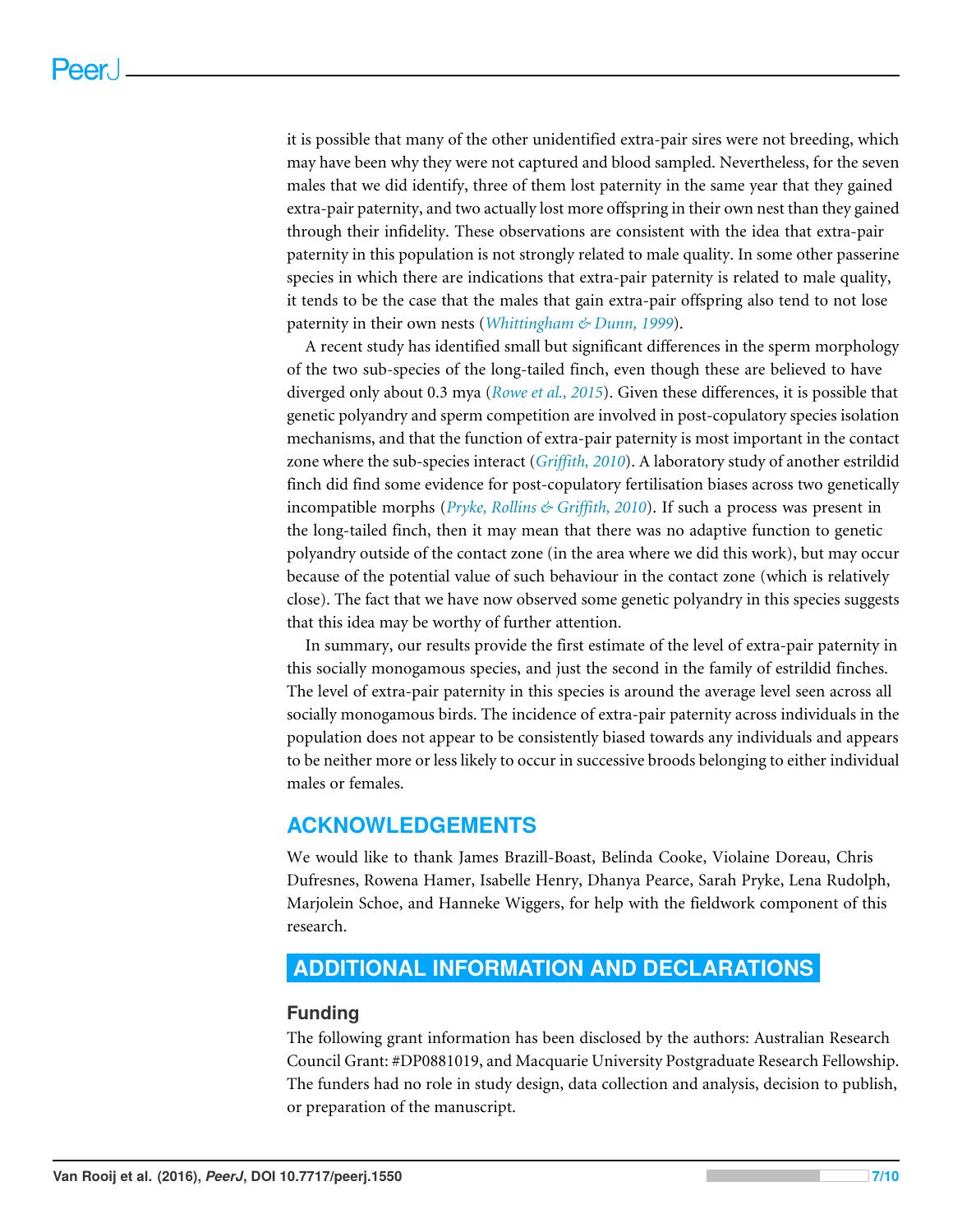## **Grant Disclosures**

The following grant information was disclosed by the authors: Australian Research Council: #DP0881019. Macquarie University Postgraduate Research Fellowship.

### **Competing Interests**

Lee A. Rollins and Simon Griffith are Academic Editors for PeerJ.

### **Author Contributions**

- [Erica P. van Rooij](#page-0-3) performed the experiments, analyzed the data, wrote the paper, prepared figures and/or tables, reviewed drafts of the paper.
- [Lee A. Rollins](#page-0-4) and [Clare E. Holleley](#page-0-5) performed the experiments, reviewed drafts of the paper.
- [Simon C. Griffith](#page-0-6) conceived and designed the experiments, performed the experiments, analyzed the data, contributed reagents/materials/analysis tools, wrote the paper, prepared figures and/or tables, reviewed drafts of the paper.

### **Animal Ethics**

The following information was supplied relating to ethical approvals (i.e., approving body and any reference numbers):

Macquarie University Animal Ethics Committee Authorisation # 2007/038.

#### **Field Study Permissions**

The following information was supplied relating to field study approvals (i.e., approving body and any reference numbers):

The Western Australia, Department of Environment and Conservation (no. BB 002563).

#### **Data Availability**

The following information was supplied regarding data availability: The data is presented in [Tables S1](http://dx.doi.org/10.7717/peerj.1550/supp-1)[–S3.](http://dx.doi.org/10.7717/peerj.1550/supp-3)

#### **Supplemental Information**

Supplemental information for this article can be found online at [http://dx.doi.org/10.7717/](http://dx.doi.org/10.7717/peerj.1550#supplemental-information) [peerj.1550#supplemental-information.](http://dx.doi.org/10.7717/peerj.1550#supplemental-information)

## **REFERENCES**

- <span id="page-7-0"></span>**Akcay E, Roughgarden J. 2007.** Extra-pair paternity in birds: review of the genetic benefits. *Evolutionary Ecology Research* **9**:855–868.
- <span id="page-7-2"></span>**Baran NM, Adkins-regan E. 2014.** Breeding experience, alternative reproductive strategies and reproductive success in a captive colony of zebra finches (*Taeniopygia guttata*). *PLoS ONE* **9**:e89808 [DOI 10.1371/journal.pone.0089808.](http://dx.doi.org/10.1371/journal.pone.0089808)
- <span id="page-7-1"></span>**Birkhead TR, Burke T, Zann R, Hunter FM, Krupa AP. 1990.** Extra-pair paternity and intraspecific brood parasitism in wild zebra finches *Taeniopygia guttata*. *Revealed by DNA Fingerprinting* **27**:315–324.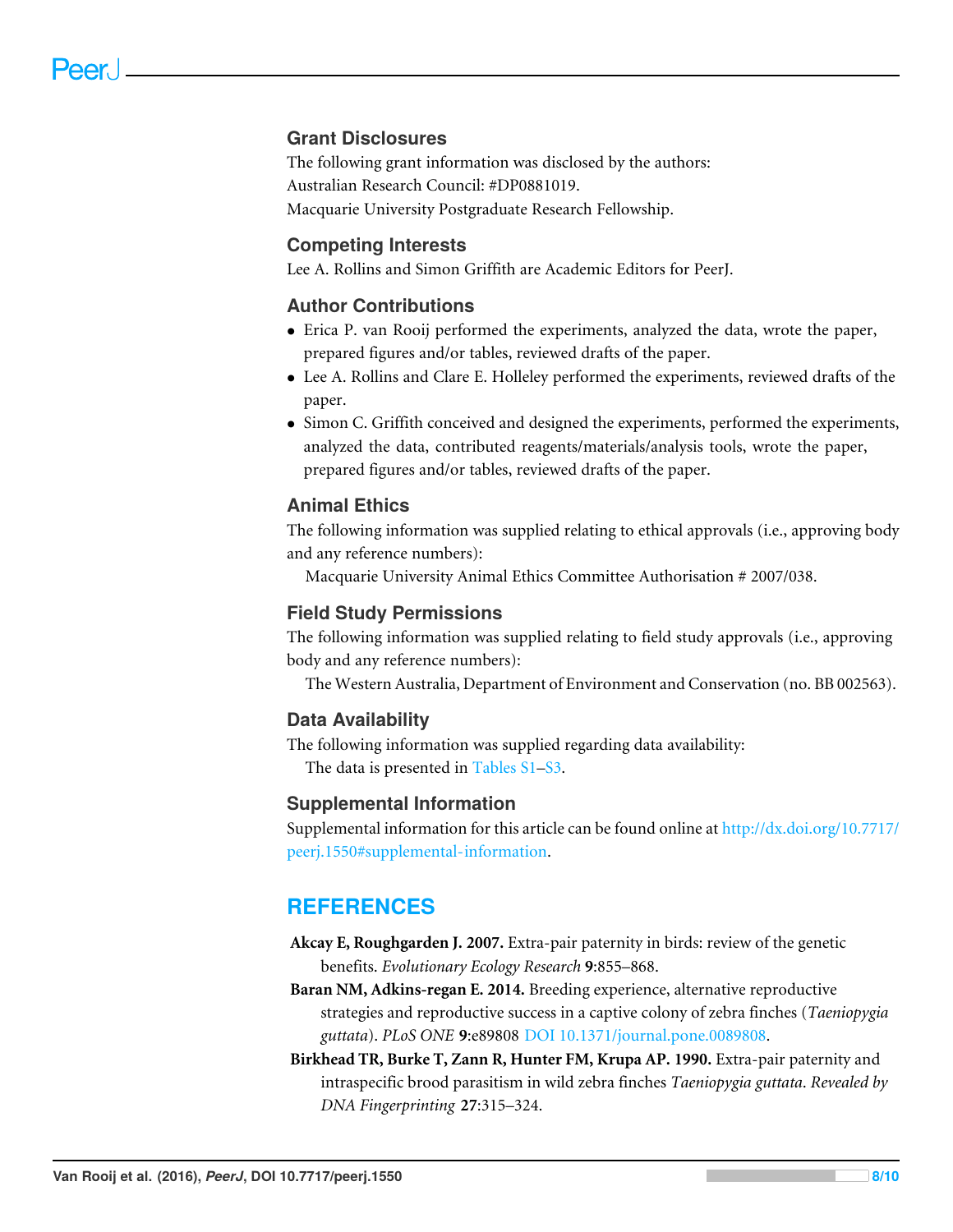- <span id="page-8-11"></span>**Brazill-Boast J, van Rooij E, Pryke SR, Griffith SC. 2011.** Interference from long-tailed finches constrains reproduction in the endangered Gouldian finch. *The Journal of Animal Ecology* **80**:39–48 [DOI 10.1111/j.1365-2656.2010.01756.x.](http://dx.doi.org/10.1111/j.1365-2656.2010.01756.x)
- <span id="page-8-7"></span>**Cleasby IR, Nakagawa S. 2012.** The influence of male age on within-pair and extra-pair paternity in passerines. *Ibis* **154**:318–324 [DOI 10.1111/j.1474-919X.2011.01209.x.](http://dx.doi.org/10.1111/j.1474-919X.2011.01209.x)
- <span id="page-8-0"></span>**Cockburn A. 2006.** Prevalence of different modes of parental care in birds. *Proceedings of the Royal Society B* **273**:1375–1383 [DOI 10.1098/rspb.2005.3458.](http://dx.doi.org/10.1098/rspb.2005.3458)
- <span id="page-8-5"></span>**Foerster K, Delhey K, Johnsen A, Lifjeld JT, Kempenaers B. 2003.** Females increase offspring heterozygosity and fitness through extra-pair matings. *Nature* **425**:714–717 [DOI 10.1038/nature01969.](http://dx.doi.org/10.1038/nature01969)
- <span id="page-8-13"></span>**Forstmeier W, Holger S, Schneider M, Kempenaers B. 2007.** Development of polymorphic microsatellite markers for the zebra finch (*Taeniopygia guttata*). *Molecular Ecology Notes* **7**:1026–1028 [DOI 10.1111/j.1471-8286.2007.01762.x.](http://dx.doi.org/10.1111/j.1471-8286.2007.01762.x)
- <span id="page-8-9"></span>**Forstmeier W, Martin K, Bolund E, Schielzeth H, Kempenaers B. 2011.** Female extrapair mating behavior can evolve via indirect selection on males. *Proceedings of the National Academy of Sciences of the United States of America* **108**:10608–10613 [DOI 10.1073/pnas.1103195108.](http://dx.doi.org/10.1073/pnas.1103195108)
- <span id="page-8-4"></span>**Forstmeier W, Nakagawa S, Griffith SC, Kempenaers B. 2014.** Female extra-pair mating: adaptation or genetic constraint? *Trends in Ecology & Evolution* **29**:456–464 [DOI 10.1016/j.tree.2014.05.005.](http://dx.doi.org/10.1016/j.tree.2014.05.005)
- <span id="page-8-3"></span>**Griffith SC. 2007.** The evolution of infidelity in socially monogamous passerines: neglected components of direct and indirect selection. *The American Naturalist* **169**:282–283 [DOI 10.1086/510606.](http://dx.doi.org/10.1086/510606)
- <span id="page-8-14"></span>**Griffith SC. 2010.** The role of multiple mating and extra-pair paternity in creating and reinforcing boundaries between species in birds. *Emu* **110**:1–9 [DOI 10.1071/MU09057.](http://dx.doi.org/10.1071/MU09057)
- <span id="page-8-8"></span>**Griffith SC, Holleley CE, Mariette MM, Pryke SR, Svedin N. 2010.** Low level of extrapair parentage in wild zebra finches. *Animal Behaviour* **79**:261–264 [DOI 10.1016/j.anbehav.2009.11.031.](http://dx.doi.org/10.1016/j.anbehav.2009.11.031)
- <span id="page-8-2"></span>**Griffith SC, Immler S. 2009.** Female infidelity and genetic compatibility in birds: the role of the genetically loaded raffle in understanding the function of extrapair paternity. *Journal of Avian Biology* **40**:97–101 [DOI 10.1111/j.1600-048X.2009.04562.x.](http://dx.doi.org/10.1111/j.1600-048X.2009.04562.x)
- <span id="page-8-6"></span>**Griffith SC, Stewart IANRK, Dawson DA, Owens IANPF, Burke T. 1999.** Contrasting levels of extra-pair paternity in mainland and island populations of the house sparrow (*Passer domesticus*): is there an ''island effect'' *Biological Journal of the Linnean Society* **68**:303–316.
- <span id="page-8-1"></span>**Griffith SC, Thuman KA, Owens IPF. 2002.** Extra pair paternity in birds: a review of interspecific variation and adaptive function. *Molecular Ecology* **11**:2195–2212.
- <span id="page-8-12"></span>**Higgins PJ, Peter JM, Cowling SJ. 2006.** *Handbook of Australian, New Zealand and Antarctic birds*. *Boatbill to starlings*, vol. 7. Melbourne: Oxford University Press.
- <span id="page-8-10"></span>**Jennings B, Edwards SV. 2005.** Speciational history of Australian grass finches (*Poephila*) inferred from thirty gene trees. *Evolution* **59**:2033–2047.